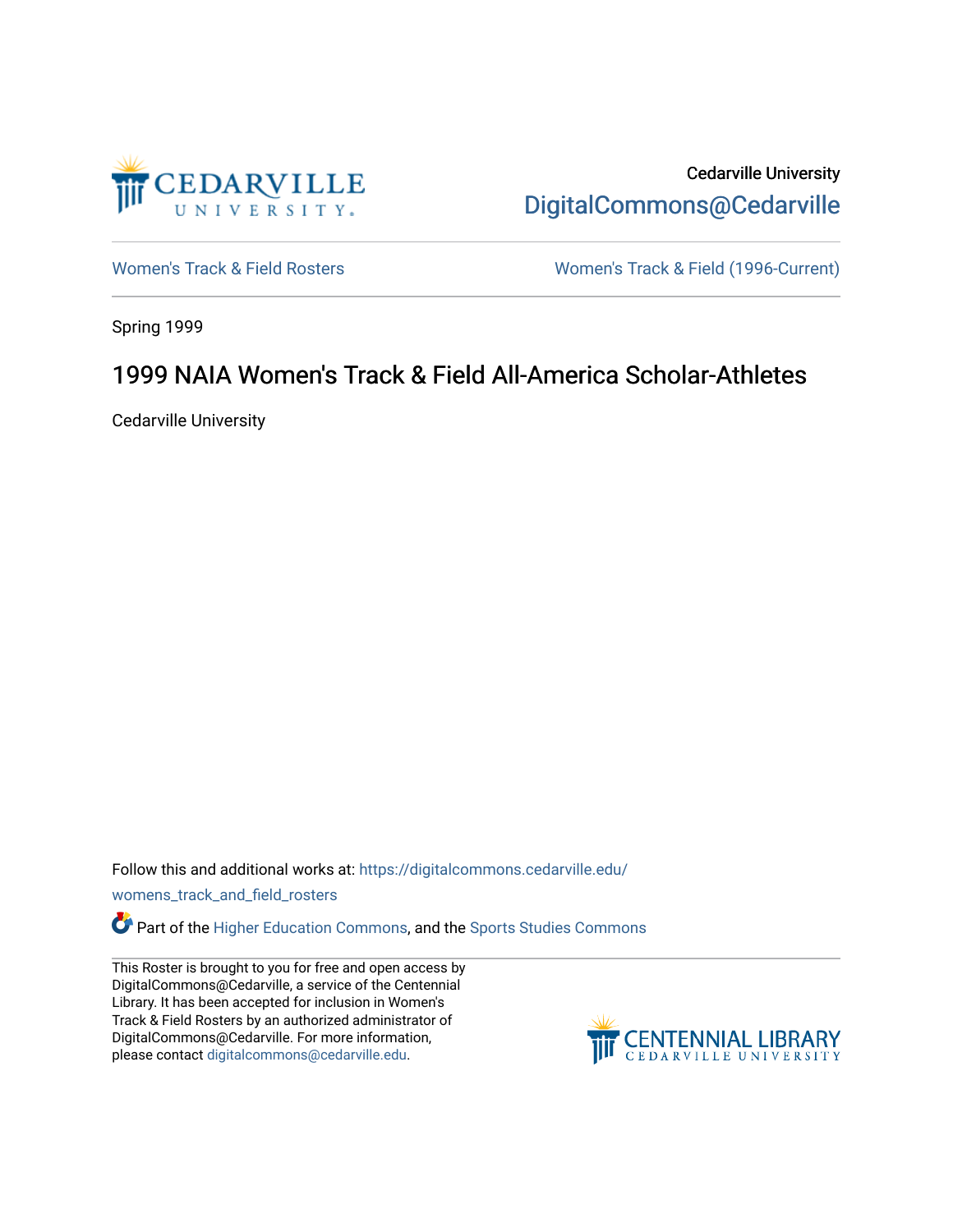| <b>Name</b>          | <b>Institution</b>             | <b>GPA</b> | Major                         |
|----------------------|--------------------------------|------------|-------------------------------|
| Kelly Carter         | Findlay (Ohio)                 | 4.00       | Haz Mat Management            |
| Julie Lisle          | Windsor (Ont.)                 | 4.00       | Kinesiology                   |
| Jennifer Lunde       | Mary (N.D.)                    | 4.00       | <b>Athletic Training</b>      |
| <b>Becky Olson</b>   | Spring Arbor (Mich.)           | 4.00       | Math/History                  |
| Sarah Orem           | Grace (Ind.)                   | 4.00       | Pre-Med/Biology               |
| Christina Ptacek     | Bethany (Kan.)                 | 4.00       | Mathematics                   |
| Jill Branner         | Wisconsin-Parkside             | 3.98       | Spanish Education             |
| Katie Booth          | Graceland (Iowa)               | 3.97       | Sports Science and Psycholog  |
| Michelle Estes       | Point Loma Nazarene (Calif.)   | 3.93       | <b>Liberal Studies</b>        |
| Valerie Rempel       | Midland Lutheran (Neb.)        | 3.93       | <b>Business</b>               |
| Sara Heggelund       | Dakota Wesleyan (S.D.)         | 3.92       | Sports Medicine               |
| Hilary Green         | Spring Arbor (Mich.)           | 3.91       | English                       |
| Mandi Gronos         | Jamestown (N.D.)               | 3.91       | Elementary Education          |
| Dolly Vincent        | Sterling (Kan.)                | 3.91       | Elementary Education          |
| Keri Wulf            | Doane (Neb.)                   | 3.91       | Biology                       |
| Melody Carroll       | Graceland (Iowa)               | 3.90       | Physical Education and Health |
| Rachel Harder        | Findlay (Ohio)                 | 3.90       | Mathematics                   |
| Angela Kropf         | Eastern Oregon                 | 3.90       | Nursing                       |
| Catherine Palmer     | Dordt (Iowa)                   | 3.90       | Elementary Education          |
| Donna Parrish        | Lindenwood (Mo.)               | 3.88       | <b>Business</b>               |
| Sheila Renaud        | Mt. Mercy (Iowa)               | 3.88       | Nursing                       |
| Kelly Benson         | Doane (Neb.)                   | 3.87       | Art                           |
| Natasha De Sousa     | Simon Fraser (B.C.)            | 3.87       | Science                       |
| Misty Cunningham     | Southwestern (Kan.)            | 3.86       | Elementary Education          |
| Sueanna Hilton       | Oklahoma Baptist               | 3.86       | Nursing                       |
| <b>Becky Jordan</b>  | Cedarville (Ohio)              | 3.86       | Nursing                       |
| Crystal Collier      | Eastern Oregon                 | 3.84       | Physical Education/Health     |
| Susan Schaefer       | Walsh (Ohio)                   | 3.84       | Biology/Pre-Med               |
| Amy Honeck           | Southwestern (Kan.)            | 3.82       | History                       |
| Michelle Paxton      | Hastings (Neb.)                | 3.82       | English                       |
| Sabrina Ross         | Oregon Institute of Technology | 3.82       | Marketing                     |
| <b>Kim Bratton</b>   | Hastings (Neb.)                | 3.81       | Chemistry                     |
| <b>Becky Burrows</b> | Findlay (Ohio)                 | 3.81       | Physical Therapy              |
| Suzi Jeren           | Malone (Ohio)                  | 3.81       | Education                     |
| Stacey Mahan         | Southern Nazarene (Okla.)      | 3.79       | Kinesiology                   |
| Cara Warner          | Graceland (Iowa)               | 3.79       | Art                           |

## 1999 NAIA Women's Track & Field **All-America Scholar-Athletes**